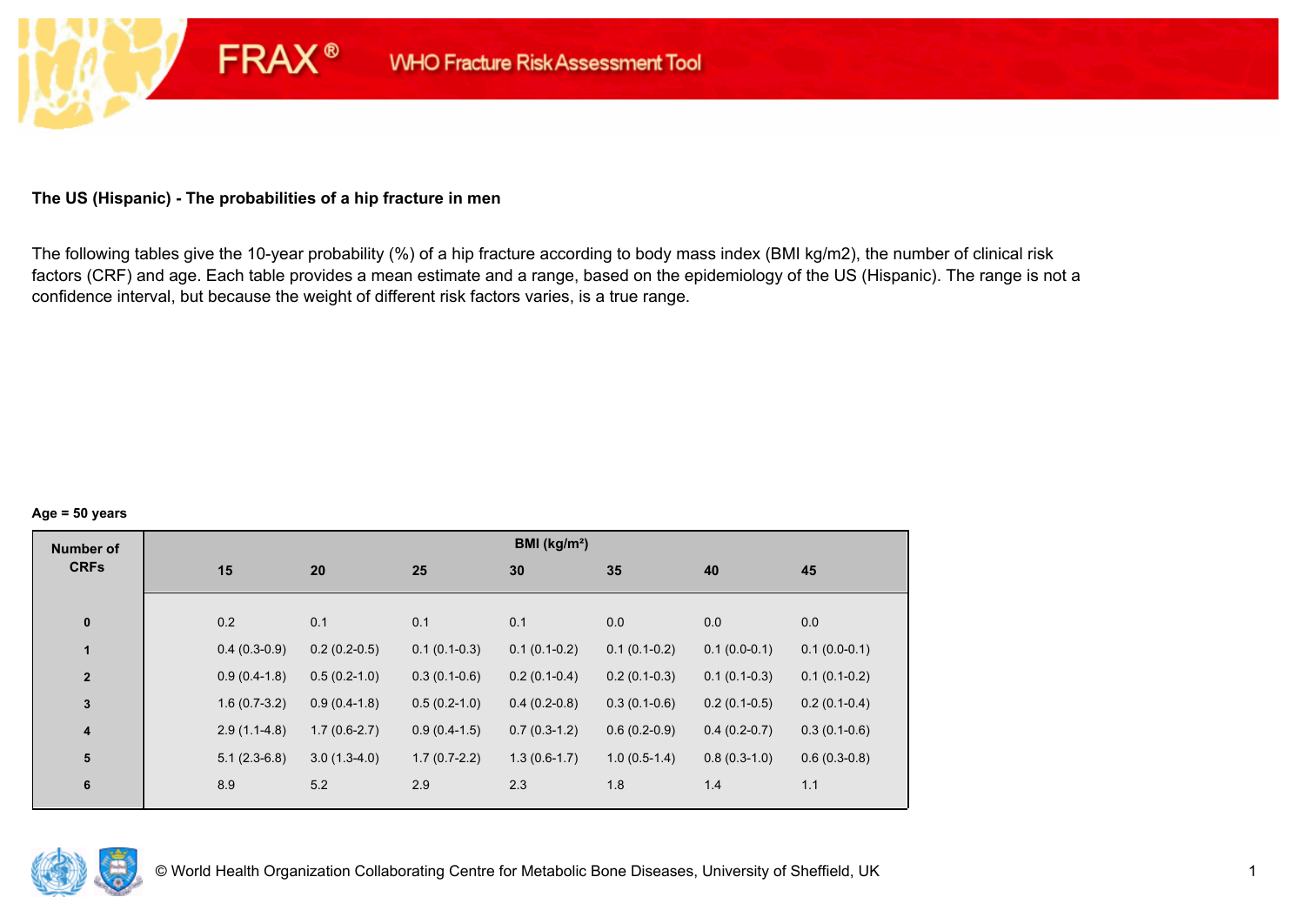# **Age = 55 years**

**FRAX®** 

| <b>Number of</b>        |                |                |                | BMI ( $kg/m2$ ) |                |                |                |
|-------------------------|----------------|----------------|----------------|-----------------|----------------|----------------|----------------|
| <b>CRFs</b>             | 15             | 20             | 25             | 30              | 35             | 40             | 45             |
| $\bf{0}$                | 0.4            | 0.2            | 0.1            | 0.1             | 0.1            | 0.1            | 0.0            |
| $\mathbf{1}$            | $0.7(0.5-1.3)$ | $0.4(0.3-0.8)$ | $0.2(0.2-0.4)$ | $0.2(0.1-0.3)$  | $0.1(0.1-0.3)$ | $0.1(0.1-0.2)$ | $0.1(0.1-0.2)$ |
| $\overline{2}$          | $1.4(0.7-2.7)$ | $0.8(0.4-1.6)$ | $0.4(0.2-0.9)$ | $0.3(0.2-0.7)$  | $0.3(0.1-0.5)$ | $0.2(0.1-0.4)$ | $0.2(0.1-0.3)$ |
| $\mathbf{3}$            | $2.5(1.1-4.7)$ | $1.4(0.7-2.7)$ | $0.8(0.4-1.5)$ | $0.6(0.3-1.2)$  | $0.5(0.2-0.9)$ | $0.4(0.2-0.7)$ | $0.3(0.1-0.6)$ |
| $\overline{\mathbf{4}}$ | $4.4(2.0-7.0)$ | $2.6(1.2-4.1)$ | $1.5(0.6-2.3)$ | $1.1(0.5-1.8)$  | $0.9(0.4-1.4)$ | $0.7(0.3-1.1)$ | $0.5(0.2-0.8)$ |
| ${\bf 5}$               | $7.5(3.9-9.8)$ | $4.5(2.3-5.9)$ | $2.6(1.3-3.4)$ | $2.0(1.0-2.7)$  | $1.6(0.8-2.1)$ | $1.2(0.6-1.6)$ | $0.9(0.5-1.2)$ |
| 6                       | 13             | 7.7            | 4.5            | 3.5             | 2.7            | 2.1            | 1.6            |

### **Age = 60 years**

| <b>Number of</b>        |     |                |                |                | BMI ( $kg/m2$ ) |                |                |                |
|-------------------------|-----|----------------|----------------|----------------|-----------------|----------------|----------------|----------------|
| <b>CRFs</b>             | 15  |                | 20             | 25             | 30              | 35             | 40             | 45             |
| $\pmb{0}$               | 0.7 |                | 0.4            | 0.2            | 0.2             | 0.1            | 0.1            | 0.1            |
| $\mathbf{1}$            |     | $1.3(0.9-2.0)$ | $0.7(0.5-1.2)$ | $0.4(0.3-0.7)$ | $0.3(0.2-0.5)$  | $0.3(0.2-0.4)$ | $0.2(0.1-0.3)$ | $0.1(0.1-0.2)$ |
| $\overline{2}$          |     | $2.2(1.3-3.9)$ | $1.3(0.8-2.4)$ | $0.8(0.4-1.4)$ | $0.6(0.3-1.1)$  | $0.5(0.3-0.8)$ | $0.3(0.2-0.6)$ | $0.3(0.2-0.5)$ |
| 3                       |     | $3.9(2.0-6.8)$ | $2.3(1.2-4.1)$ | $1.3(0.7-2.4)$ | $1.0(0.5-1.9)$  | $0.8(0.4-1.4)$ | $0.6(0.3-1.1)$ | $0.5(0.2-0.9)$ |
| $\overline{\mathbf{4}}$ |     | $6.5(3.4-10)$  | $4.0(2.1-6.2)$ | $2.3(1.2-3.6)$ | $1.8(0.9-2.8)$  | $1.4(0.7-2.2)$ | $1.1(0.5-1.7)$ | $0.8(0.4-1.3)$ |
| 5                       |     | $11(6.4-14)$   | $6.8(4.0-8.7)$ | $4.0(2.4-5.2)$ | $3.1(1.9-4.1)$  | $2.4(1.4-3.1)$ | $1.9(1.1-2.4)$ | $1.4(0.9-1.9)$ |
| 6                       | 17  |                | 11             | 6.8            | 5.3             | 4.1            | 3.2            | 2.5            |

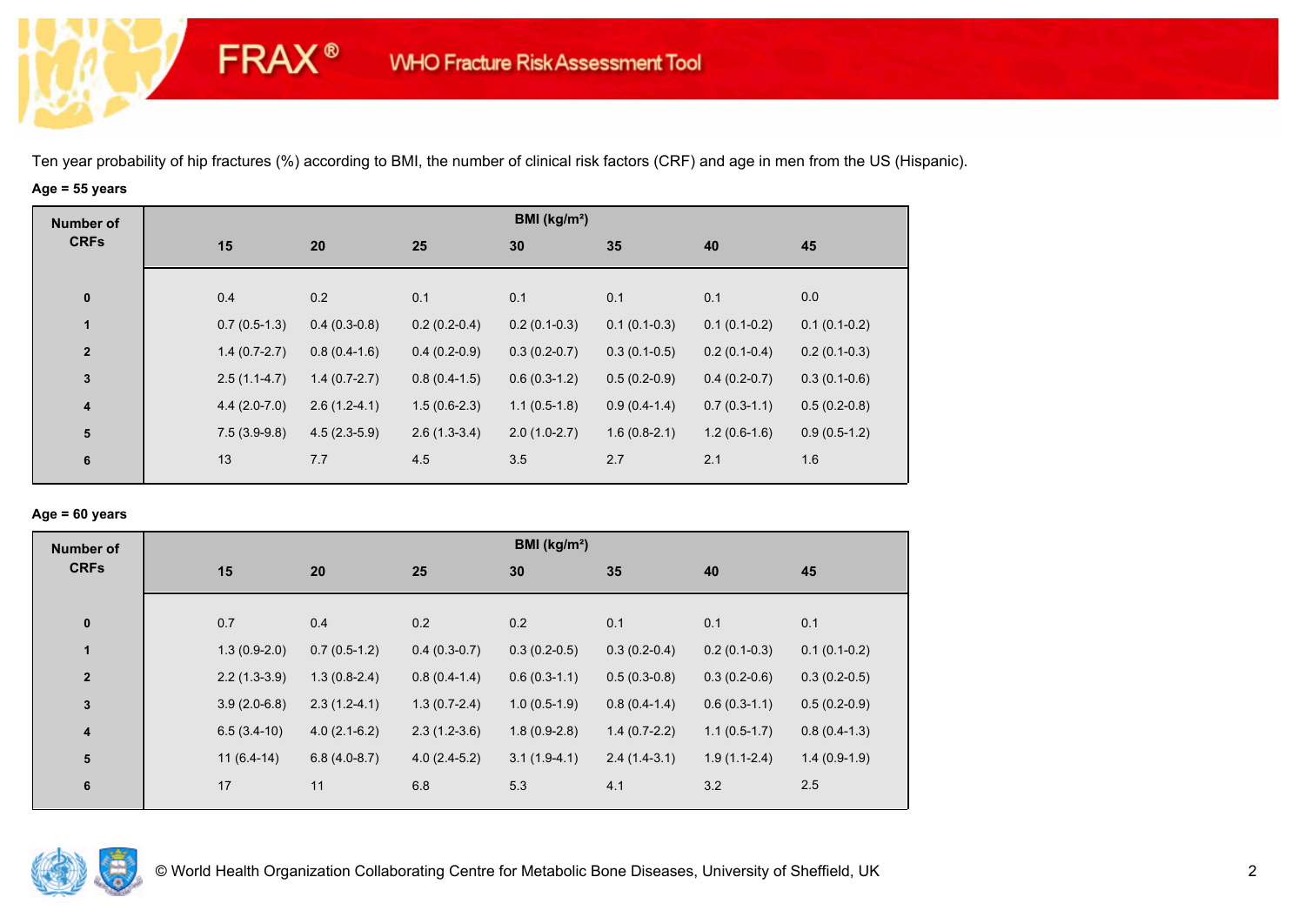# **Age = 65 years**

**FRAX®** 

| <b>Number of</b>        |                |                |                | BMI (kg/m <sup>2</sup> ) |                |                |                |
|-------------------------|----------------|----------------|----------------|--------------------------|----------------|----------------|----------------|
| <b>CRFs</b>             | 15             | 20             | 25             | 30                       | 35             | 40             | 45             |
|                         |                |                |                |                          |                |                |                |
| $\bf{0}$                | 1.2            | 0.7            | 0.4            | 0.3                      | 0.3            | 0.2            | 0.2            |
| $\mathbf{1}$            | $2.1(1.6-3.0)$ | $1.3(1.0-1.8)$ | $0.7(0.6-1.0)$ | $0.6(0.4-0.8)$           | $0.4(0.3-0.6)$ | $0.3(0.3-0.5)$ | $0.3(0.2-0.4)$ |
| $\overline{\mathbf{2}}$ | $3.5(2.2-5.4)$ | $2.2(1.3-3.5)$ | $1.3(0.8-2.1)$ | $1.0(0.6-1.6)$           | $0.8(0.5-1.2)$ | $0.6(0.4-1.0)$ | $0.4(0.3-0.7)$ |
| $\mathbf{3}$            | $5.7(3.3-9.3)$ | $3.6(2.0-6.0)$ | $2.2(1.2-3.7)$ | $1.7(0.9-2.8)$           | $1.3(0.7-2.2)$ | $1.0(0.6-1.7)$ | $0.8(0.4-1.3)$ |
| $\overline{\mathbf{4}}$ | $9.3(5.7-14)$  | $6.0(3.6-9.0)$ | $3.7(2.1-5.5)$ | $2.9(1.6-4.3)$           | $2.2(1.3-3.3)$ | $1.7(1.0-2.6)$ | $1.3(0.8-2.0)$ |
| $5\phantom{.0}$         | $15(9.9-18)$   | $9.8(6.7-12)$  | $6.1(4.2-7.8)$ | $4.8(3.2-6.0)$           | $3.7(2.5-4.7)$ | $2.8(1.9-3.6)$ | $2.2(1.5-2.8)$ |
| 6                       | 22             | 16             | 10             | 7.8                      | 6.1            | 4.7            | 3.6            |
|                         |                |                |                |                          |                |                |                |

### **Age = 70 years**

| <b>Number of</b>        |                |                |                | BMI ( $kg/m2$ ) |                |                |                |
|-------------------------|----------------|----------------|----------------|-----------------|----------------|----------------|----------------|
| <b>CRFs</b>             | 15             | 20             | 25             | 30              | 35             | 40             | 45             |
|                         |                |                |                |                 |                |                |                |
| $\pmb{0}$               | 2.1            | 1.3            | 0.8            | 0.6             | 0.5            | 0.4            | 0.3            |
| 1                       | $3.6(2.7-4.4)$ | $2.4(1.8-2.8)$ | $1.4(1.1-1.7)$ | $1.1(0.9-1.3)$  | $0.9(0.7-1.0)$ | $0.7(0.5-0.8)$ | $0.5(0.4-0.6)$ |
| $\overline{2}$          | $6.3(4.1-9.0)$ | $4.2(2.7-5.9)$ | $2.6(1.7-3.6)$ | $2.0(1.3-2.8)$  | $1.5(1.0-2.1)$ | $1.2(0.8-1.6)$ | $0.9(0.6-1.3)$ |
| 3                       | $11(6.8-15)$   | $7.3(4.8-11)$  | $4.6(3.0-6.9)$ | $3.6(2.3-5.3)$  | $2.7(1.8-4.1)$ | $2.1(1.4-3.2)$ | $1.6(1.1-2.4)$ |
| $\overline{\mathbf{4}}$ | $17(11-24)$    | $12(8.4-18)$   | $8.1(5.6-12)$  | $6.3(4.3-9.2)$  | $4.8(3.3-7.1)$ | $3.7(2.6-5.5)$ | $2.9(2.0-4.2)$ |
| 5                       | 26 (22-33)     | $20(17-25)$    | $14(12-17)$    | $11(9.0-14)$    | $8.4(6.9-11)$  | $6.5(5.3-8.2)$ | $5.0(4.1-6.4)$ |
| 6                       | 38             | 31             | 23             | 18              | 14             | 11             | 8.5            |

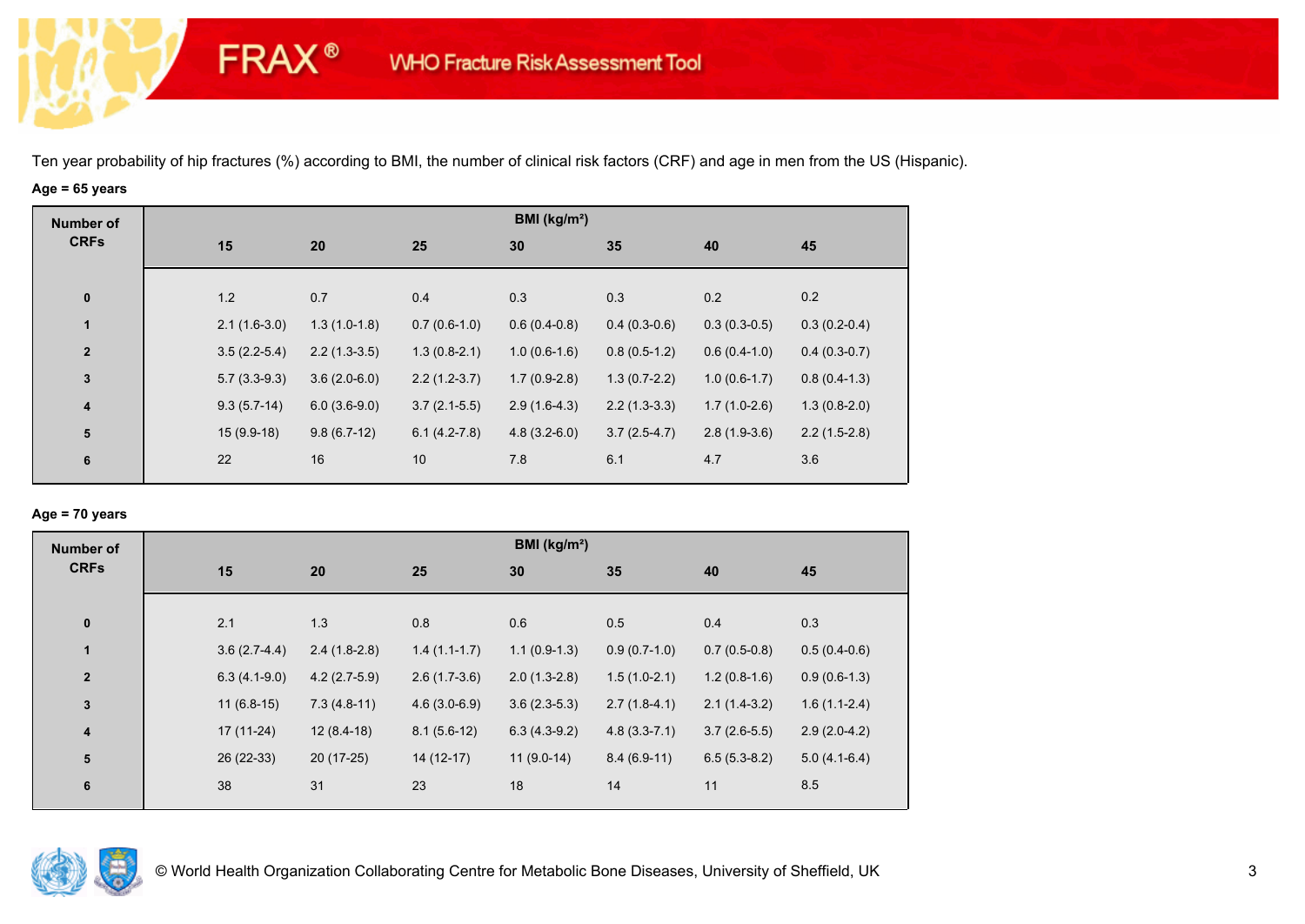# **Age = 75 years**

**FRAX®** 

| <b>Number of</b>        |     |                                 |                | BMI (kg/m <sup>2</sup> ) |                |                |                |
|-------------------------|-----|---------------------------------|----------------|--------------------------|----------------|----------------|----------------|
| <b>CRFs</b>             | 15  | 20                              | 25             | 30                       | 35             | 40             | 45             |
| $\bf{0}$                | 3.7 | 2.5                             | 1.5            | 1.2                      | 0.9            | 0.7            | 0.5            |
| $\mathbf{1}$            |     | $4.7(3.3-8.3)$<br>$6.8(4.6-12)$ | $3.0(2.1-5.3)$ | $2.3(1.6-4.1)$           | $1.8(1.2-3.1)$ | $1.4(1.0-2.4)$ | $1.0(0.7-1.9)$ |
| $\overline{\mathbf{2}}$ |     | $12(6.9-20)$<br>$8.7(4.9-14)$   | $5.7(3.2-9.7)$ | $4.4(2.5-7.5)$           | $3.4(1.9-5.8)$ | $2.6(1.5-4.5)$ | $2.0(1.1-3.4)$ |
| $\mathbf 3$             |     | 20 (11-32)<br>$15(8.2-24)$      | $10(5.6-17)$   | $8.1(4.3-13)$            | $6.3(3.3-10)$  | $4.8(2.6-7.9)$ | $3.7(2.0-6.1)$ |
| $\overline{\mathbf{4}}$ |     | $30(17-42)$<br>25 (14-36)       | 18 (9.9-27)    | 14 (7.7-22)              | $11(5.9-17)$   | $8.6(4.5-13)$  | $6.7(3.5-10)$  |
| 5                       |     | 43 (27-52)<br>$37(23-47)$       | 29 (17-37)     | 24 (13-30)               | 19 (10-24)     | $15(8.1-19)$   | $12(6.2-15)$   |
| 6                       | 55  | 51                              | 44             | 37                       | 30             | 24             | 19             |
|                         |     |                                 |                |                          |                |                |                |

### **Age = 80 years**

| <b>Number of</b>        |              |               |                | BMI ( $kg/m2$ ) |                |                |                |
|-------------------------|--------------|---------------|----------------|-----------------|----------------|----------------|----------------|
| <b>CRFs</b>             | 15           | 20            | 25             | 30              | 35             | 40             | 45             |
| $\pmb{0}$               | 6.0          | 4.2           | 2.7            | 2.1             | 1.6            | 1.2            | 0.9            |
| $\blacksquare$          | $11(7.4-19)$ | $7.7(5.5-14)$ | $5.1(3.7-9.1)$ | $3.9(2.8-7.0)$  | $3.0(2.2-5.4)$ | $2.3(1.6-4.2)$ | $1.8(1.3-3.2)$ |
| $\mathbf{2}$            | 18 (11-29)   | $13(8.2-22)$  | $9.2(5.5-16)$  | $7.2(4.3-12)$   | $5.5(3.3-9.7)$ | $4.3(2.5-7.5)$ | $3.3(1.9-5.8)$ |
| $\mathbf{3}$            | 27 (16-40)   | 22 (12-34)    | $16(8.5-26)$   | $13(6.5-21)$    | $9.8(5.0-16)$  | $7.6(3.9-13)$  | $5.8(3.0-9.9)$ |
| $\overline{\mathbf{4}}$ | $38(23-50)$  | $33(19-45)$   | 26 (14-36)     | $21(11-29)$     | $16(8.7-24)$   | $13(6.7-19)$   | $10(5.1-15)$   |
| 5                       | 50 (34-59)   | 46 (30-55)    | $39(23-47)$    | $32(19-40)$     | 26 (15-33)     | $21(11-27)$    | $16(8.7-21)$   |
| 6                       | 61           | 59            | 53             | 46              | 39             | 32             | 26             |